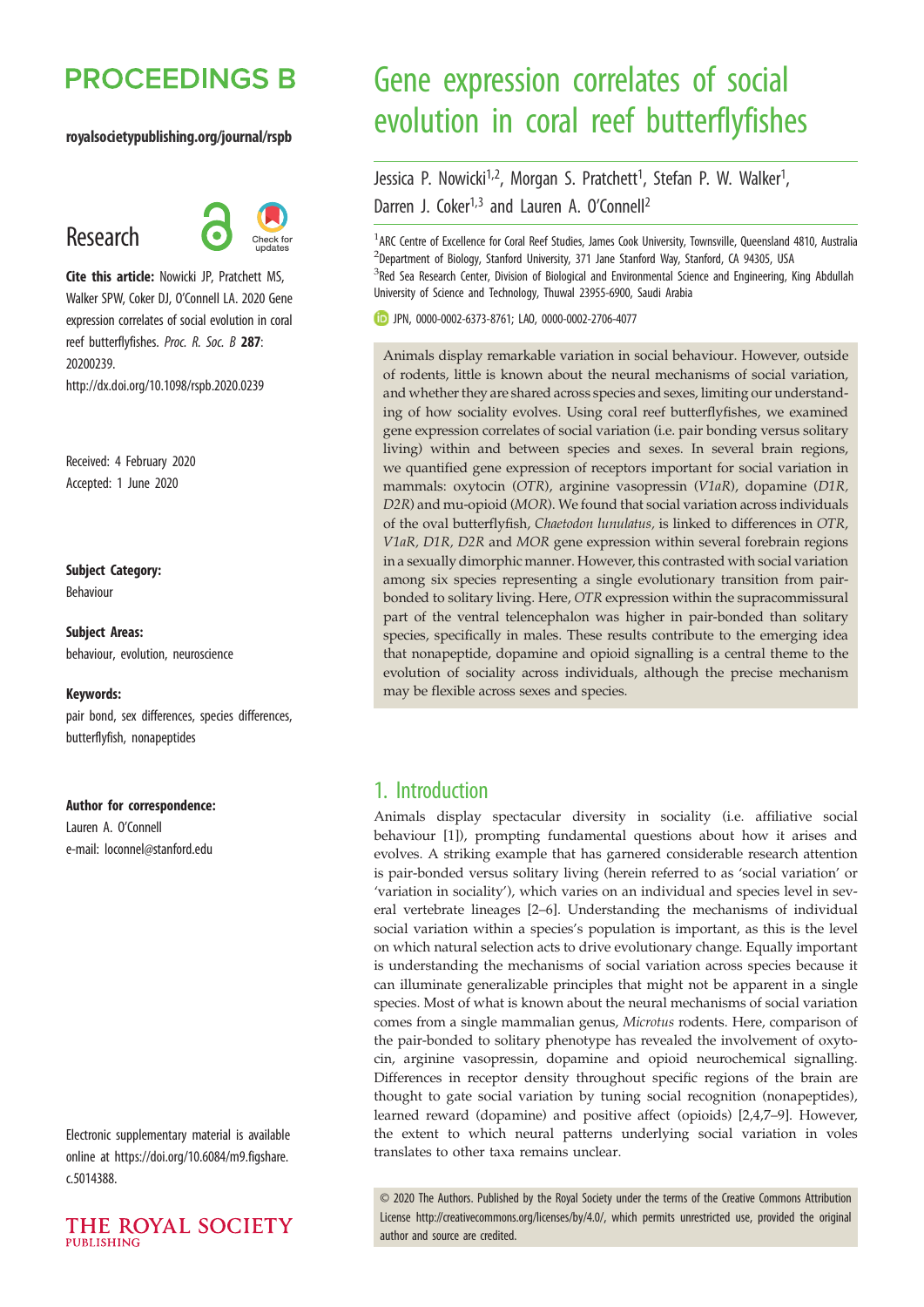2

| species                 | social<br>system                 | geographic<br>occurrence | feeding<br>ecology            | territoriality |
|-------------------------|----------------------------------|--------------------------|-------------------------------|----------------|
| C. vagabundus           | pair bonding                     | Lizard Island            | $\text{coral}$ +<br>non-coral | low            |
| C. lunulatus            | pair bonding<br>solitary $(15%)$ | <b>Lizard Island</b>     | coral                         | moderate       |
| C. baronessa            | pair bonding                     | Lizard Island            | coral                         | high           |
| C. trifascialis         | solitary                         | Lizard Island            | coral                         | high           |
| C. rainfordi            | solitary                         | Lizard Island            | coral                         | low            |
| C. plebeius<br>5<br>.15 | solitary                         | Lizard Island            | coral                         | low            |
| 10                      |                                  |                          |                               |                |

Figure 1. Study design comparing mechanisms of social variation in butterflyfishes. Within the populations, dichotomous social systems (pair-bonded versus solitary living) across individuals of C. lunulatus and across Chaetodon species do not covary with other attributes, offering more controlled examination of sociality. Grey diamond represents transition from pair-bonded to solitary living that occurred in the last common ancestor of C. trifascialis, C. rainfordi and C. plebeius at approximately 7 Ma. Table re-drawn from [[3\]](#page-5-0). (Online version in colour.)

In vertebrates, the neurochemical–receptor systems and brain regions that regulate social behaviour are evolutionarily ancient and highly conserved [[10,11](#page-5-0)]. It is therefore possible that similar patterns of neurochemical signalling within and among brain regions have been repeatedly recruited to facilitate social variation across different contexts. Nevertheless, sexual dimorphism in neural mechanisms of social variation may occur, due to sex differences in behavioural features of sociality and sex steroid hormones [[12](#page-5-0),[13](#page-5-0)]. Sex differences may also arise from differences in pre-existing molecular and neural frameworks available for co-option during the development and/ or evolution of sociality [[13\]](#page-5-0). For example, in mammals, the evolutionary transition from solitude to pair bonding is hypothesized to have co-opted a pre-existing maternal–infant bond circuitry for females and territoriality circuitry for males [\[8\]](#page-5-0). These factors, in addition to phylogenetic distance, and the frequency and recency of evolutionary social transitions may also drive species differences in how the brain governs social variation [\[14](#page-5-0)]. Examining social variation in non-mammalian species is needed to better understand if its repeated evolution has relied on similar or labile neural mechanisms.

 $MV$ 

Coral reef butterflyfishes (f. Chaetodontidae) offer a compelling opportunity for comparatively studying the evolution of sociality [\[3,15,16](#page-5-0)]. Chaetodontidae have undergone rapid and repeated species diversification since the mid-Miocene [\[17](#page-5-0)], resulting in at least 127 extant species that co-occur in coral reefs throughout the world [[18\]](#page-5-0). Unlike other vertebrate clades, pair bonding is ancestral and moderately conserved (77 of species; approx. 60%) [[3](#page-5-0)], where it appears to have arisen due to the fitness benefits of cooperative territorial defence [[19,20](#page-5-0)]. Pair bonds generally develop at the onset of reproductive maturity [[21\]](#page-5-0) and are characterized by a selective affiliation with one other individual, typically of the opposite sex [\[3\]](#page-5-0). Partners establish and defend stable coral feeding and refuge territories from neighbours using species-specific cooperative strategies [\[19,20](#page-5-0)]. Partnership

endurance is critical for this function [[19\]](#page-5-0), and has been reported to last for up to 7 years [[22\]](#page-5-0). Yet, within the clade, several independent transitions to solitary living have occurred relatively recently [\[3\]](#page-5-0). Relative to pair bonders, 'singletons' display low levels and indiscriminate affiliation with other conspecifics, although the stability of solitary living throughout these individuals' lifetime remains unresolved [[3](#page-5-0)]. Moreover, many species display variation in sociality across sympatric individuals, providing opportunities for intra-specific comparisons. In a previous study, we used these contrasts to develop a framework for studying within and between species variation in sociality [\[3\]](#page-5-0) (figure 1). Specifically, in a wild population located on Lizard Island, Australia, we verified social variation (i.e. pair-bonded versus solitary living) both on an individual level within Chaetodon lunulatus and across six closely related species (approx. 15 MYA divergence time) that represent a single evolutionary transition from pair-bonded (C. vagabundus, C. lunulatus and C. baronessa) to solitary (C. trifascialis, C. rainfordii and C. plebeius) living. Importantly, these differences in sociality do not covary with other major ecological attributes controlling for these potential confounds (figure 1). Nor is it likely to be confounded with parental care, which is a common confound in mammalian male pair-bonding systems that, although has not been studied in the focal populations, is reportedly absent in all butterflyfishes studied to date [\[20](#page-5-0),[23,24\]](#page-5-0).

Here, we leveraged this butterflyfish system (figure 1) to compare brain gene expression associated with social variation (pair-bonded versus solitary living) between sexes and within versus among species. We focused on oxytocin- (OTR), vasopressin- (V1aR), dopaminergic- (D1R, D2R) and mu-opioid- (MOR) receptor gene expression within eight brain regions of the vertebrate social decision-making network [\[10](#page-5-0)], facilitating comparisons to mammals. We tested the hypothesis that in butterflyfishes, mechanisms of social variation are similar across sexes, and within versus between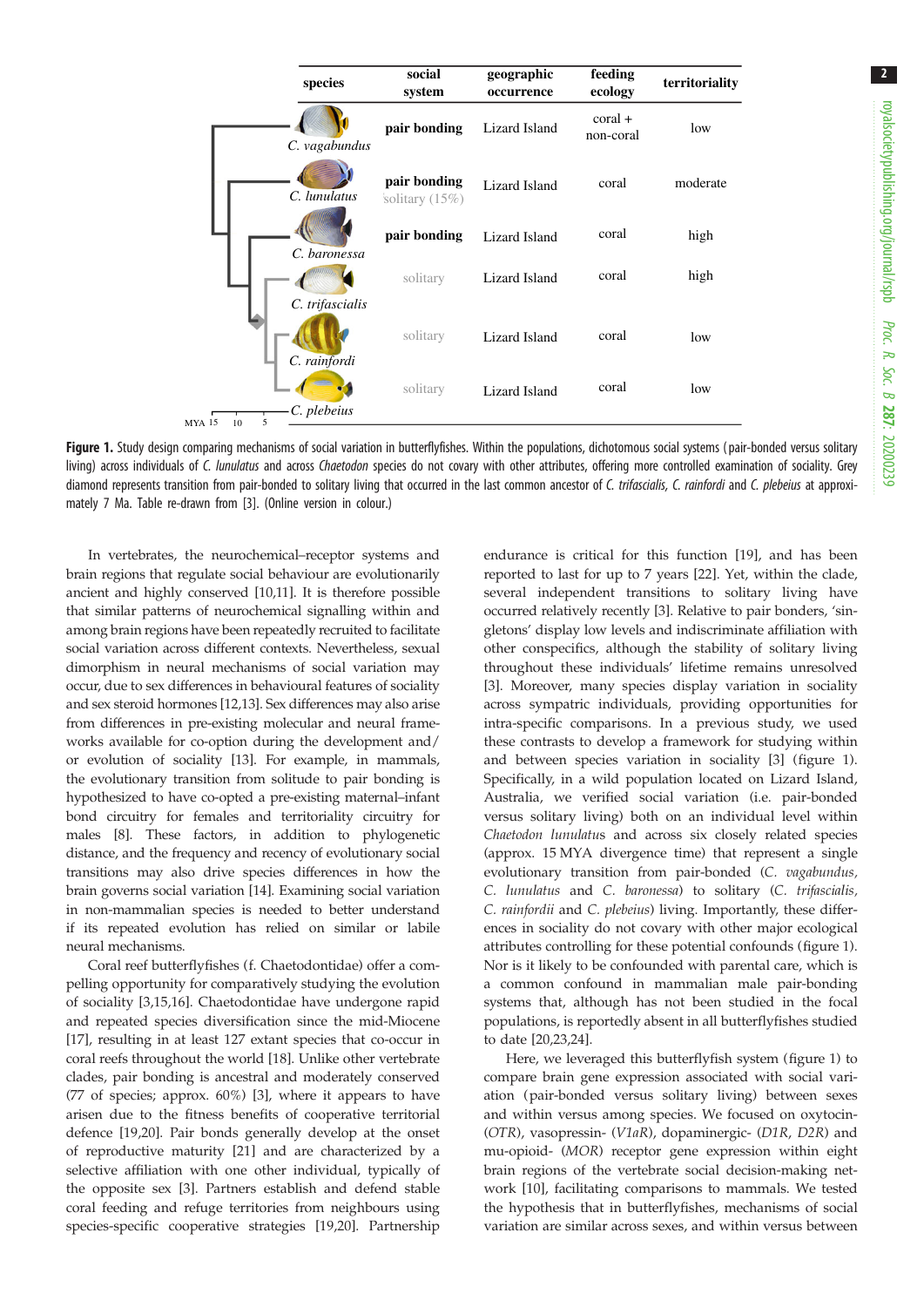species, and that neural patterns observed in butterflyfish are similar to those documented in Microtus voles.

## 2. Methods

### (a) Field collections

Specimens were collected from wild populations at Lizard Island, in the northern Great Barrier Reef (GBR), Australia, in 2013. Collections were made in May–July, outside of peak reproductive periods, capturing social behaviour independent of reproductive activity. Since we were interested in adults, only individuals that were within 80% of the asymptotic size for each species were used, as these are more likely to be reproductively mature [\[21\]](#page-5-0). Individuals were haphazardly encountered on snorkel, allowed to acclimate to observer presence for 3 min, and level of selective affiliation with another conspecific was observed for 3 min. Individuals displaying a high level of affiliation selectively with another conspecific were considered pair-bonded, while those displaying a low and indiscriminate level of affiliation with other conspecific were considered solitary. Collected sample sizes are as follows: C. lunulatus males = 11, females = 10; C. baronessa males = 7, females = 6; C. *vagabundus* males = 6, females = 6; C. plebeius females = 10; C. rainfordii males = 2, females = 11; C. trifascialis males = 2, females = 12. Behavioural characterization, collection and sexing of focal fishes have been described previously (see [[3](#page-5-0)]). Brains were dissected, embedded in optimal cutting temperature compound (VWR), frozen and transported in liquid nitrogen, and stored at −80°C.

### (b) Gene expression

Frozen brains were coronally sectioned at 100 µm on a cryostat, and brain regions were identified using a Chaetodon brain atlas [\[25,26](#page-5-0)] and isolated using micropunches ([figure 2](#page-3-0) inset). RNA from each brain region was extracted and reverse transcribed to cDNA, purified and stored at −20°C. The Chaetodon lunulatus transcriptome was sequenced, from which cloning and exon-exon flanking qPCR primers for target genes and 18S endogenous control were designed and optimized (see electronic supplementary material, Materials). Quantitative PCR was then performed on each sample using a reaction mixture and qPCR cycling instrument (CFX380) that was recommended by the enzyme manufacturer (see electronic supplementary material, methods S1 for detailed methods, table S1 for primer sequences and table S2 for cycling parameters). Not all regions of each brain were measured for gene expression due to insufficient tissue available.

## (c) Statistical analysis

Gene expression differences were analysed for the C. lunulatus (intra-) and the Chaetodon (inter-) species comparison separately. Each brain region was analysed separately using the MCMC.qpcr model (MCMC.qpcr R package, v. 1.2.3 [[27](#page-5-0)]), specifying the following parameter levels to optimize chain mixing:  $Cq1 = 49$ , number of iterations = 510 000, thinning interval = 500 and burnin = 10 000 (see electronic supplementary material, methods S2 for R script). For each analysis, gene expression differences were analysed by examining the main and interactive effects of sex and social system, with individual as a random factor. Results are reported as natural log fold changes of the posterior mean from an a priori reference state of male pair bonding. The Chaetodon species comparison revealed that for males, oxytocin receptor expression within the supracommissural part of the ventral telencephalon (Vs) varied significantly between social systems (see Results). In order to determine whether this difference was consistent across all species, we then examined the main effect of species exclusively for this brain region, gene

and sex. Results are reported as natural log fold changes in posterior mean from the a priori reference state of C. baronessa. Male C. plebeius were omitted from this analysis, as none were sampled. To approximate *p*-values based on a limited sample size, in all analyses, Bayesian two-sided p-values were calculated [[27](#page-5-0)]. Pair-wise differences between factor levels were explored using the Tukey post hoc analysis.

## 3. Results

#### (a) Pair-bonded versus solitary Chaetodon lunulatus

In C. lunulatus, brain region-specific receptor expression differed between social systems in sex-specific ways (electronic supplementary material, table S3; [figure 2](#page-3-0)a). In C. lunulatus males, D1R within the ventral portion of the dorsal telencephalon (Vd, putative homologue of the mammalian nucleus accumbens) (ln(fold change) =  $-5.25$ ;  $p = 0.01$ ) and the preoptic area (POA) (ln(fold change) =  $-4.74$ ;  $p = 0.02$ ) was lower in solitary individuals than pair-bonded counterparts. MOR expression within the medial part of the dorsal telencephalon (Dm) was lower in solitary individuals than pair-bonded counterparts (ln(fold change) =  $-4.17$ ,  $p = 0.02$ ). Finally, V1aR expression within the ventral and lateral parts of the ventral telencephalon (Vv/Vl) appeared lower in solitary compared to pair-bonded individuals (ln(fold change) = −4.39); however, this was to a statistically non-significant extent ( $p = 0.059$ ). In females, by contrast, D1R expression within the Dm (ln(fold change) =  $-3.91$ ;  $p = 0.03$ ) and Vd (ln(fold change) =  $-5.96$ ;  $p < 0.001$ ) was lower in solitary than pair-bonded individuals. Finally, D2R expression within the Vd was lower in solitary than pair-bonded individuals  $(ln(fold change) = -3.96;$  $p = 0.04$ ), and while Vd OTR showed a similar trend (ln(fold  $change$ ) =  $-114.79$ ), this was to a statistically non-significant extent ( $p = 0.07$ ). See electronic supplementary material, table S3 for detailed statistical results.

#### (b) Pair-bonded versus solitary Chaetodon species

Receptor expression patterning of individual differences in social systems found in C. lunulatus was inconsistent with that of species differences in the social system ([figure 2](#page-3-0)a,b; electronic supplementary material, tables S3 and S4). Across sexes, genes and brain regions; only OTR expression within the supracommissural part of the ventral telencephalon (Vs, putative homologue of the mammalian medial amygdala/ bed nucleus of the stria terminalis) varied consistently across all pair-bonded and solitary species in males, where expression was lower in solitary than pair-bonded males (ln(fold change) =  $-90.59$ ;  $p = 0.02$ ) [\(figure 2](#page-3-0)b). We found no brain region gene expression differences for MOR or dopamine receptors between pair-bonded and solitary species in either sex. See electronic supplementary material, tables S4 and S5 for detailed statistical results.

## 4. Discussion

Our work suggests that in Chaetodon butterflyfishes, nonapeptide, dopaminergic and mu-opioid receptor gene expression is important for mediating social variation. However, the brain regions in which signalling occurs differ by sex and within versus between species, mirroring previous findings in Microtus voles [[4,7,28,29](#page-5-0)]. These results contribute to the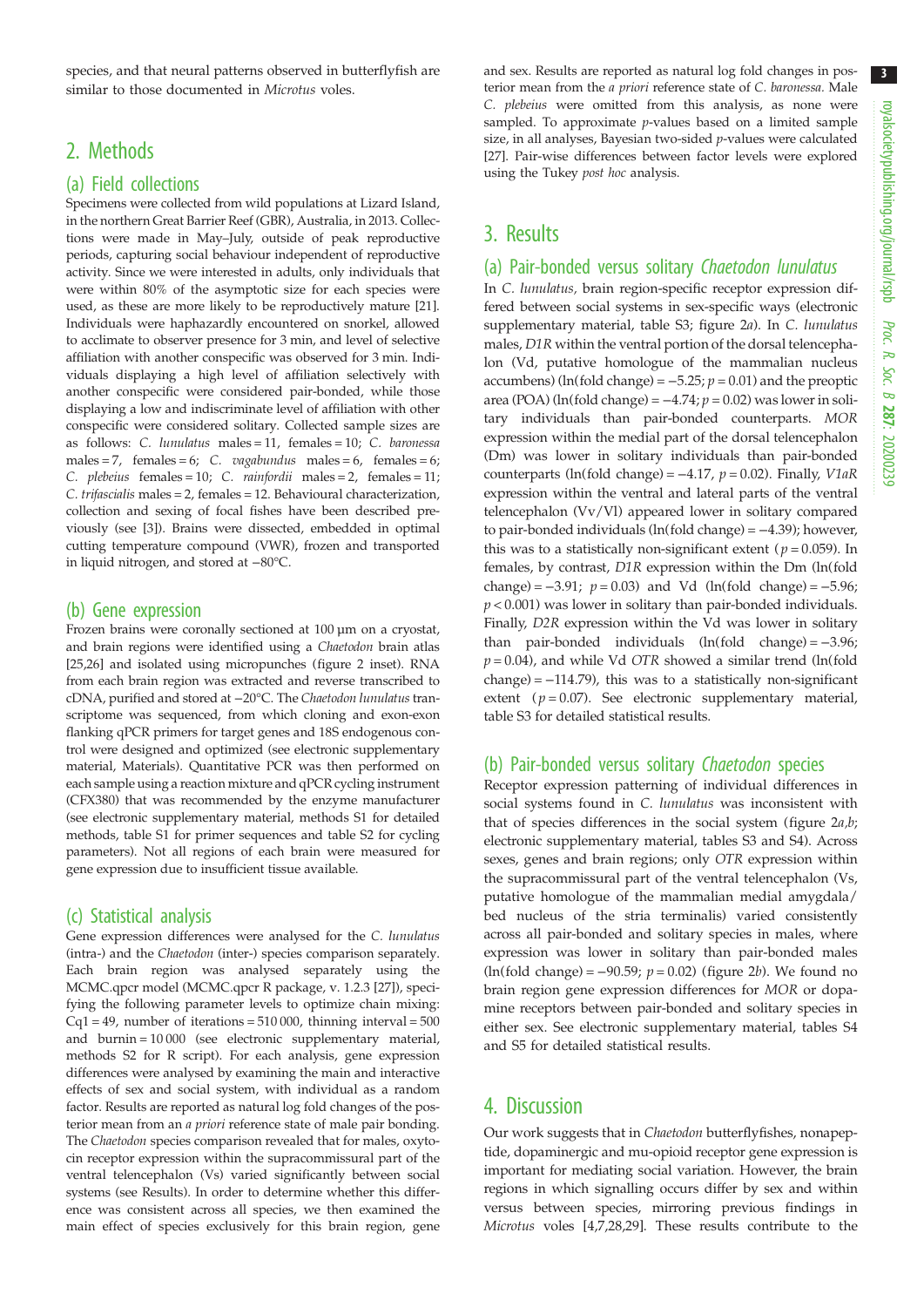<span id="page-3-0"></span>

Figure 2. Neurochemical–receptor gene expression in specific brain regions differs between pair-bonded (pb) and solitary (sol) butterflyfishes in a context-specific manner. Gene expression of nonapeptide, dopamine and mu-opioid receptors correlates with social variation, yet patterns are distinct between sexes and (a) within versus (b) between species. Bar plots show pair-bonding fish displaying high levels of selective affiliation with a partner (blue) versus non-partner (white), and solitary fish displaying low levels, throughout a 3 min observation period immediately before collection. Behavioural values represent means  $\pm$  s.e., and dots represent individual data points. Point plots show receptor gene expression within brain regions that differ significantly between social systems, where values represent means  $\pm$  95% credible intervals of the posterior distribution. Schematics show brain regions where receptor gene expression (light blue, arginine vasopressin V1aR; purple, oxytocin OTR; dark blue, dopamine D1R; yellow, dopamine D2R; green, mu-opioid MOR) differs between social systems. Inset: brain regions micro-dissected for gene expression analysis. Brain region abbreviations: teleost: telen., telencephalon; Dm, medial part of the dorsal telen.; Vd, dorsal part of the ventral telen.; DI, lateral part of the dorsal telen.; Vv/VI, lateral and ventral part of the ventral telen.; Vs, supracommissural part of the ventral telen.; Vc, central part of the ventral telen.; POA, pre optic area; TPp, periventricular part of the posterior tuberculum. Putative mammalian homologue: blAMY, basolateral amygdala; NAcc, nucleus accumbens; HIP, hippocampus; LS, lateral septum; meAMY/BNST, medial amygdala/bed nucleus of the stria terminalis; Str, Striatum; CP, caudate putamen; VTA, ventral tegmental area. (Online version in colour.)

emerging theme that the convergence of social variation across sexes and species has relied on repeated co-option of evolutionarily ancient nonapeptide, dopaminergic and opioid systems, though the precise signalling mechanisms can be evolutionarily labile.

Previous studies examining the involvement of receptor abundance patterns throughout the brain in individual social variation are largely limited to nonapeptide receptors in Microtus ochrogaster prairie voles, where patterns appear sexually dimorphic [[4,7,28\]](#page-5-0). We found a similar trend in the oval butterflyfish, where individual differences in sociality appear linked to differential V1aR expression in the ventral portion of the ventral telencephalon (Vv/vl) in males, and differential OTR expression in the dorsal portion of the ventral telencephalon (Vd) in females. These sex-specific patterns of individual social variation are distinct from voles and instead more closely mirror species differences, where monogamous species exhibit higher V1aR density within the lateral septum (LS, the putative mammalian homologue of the teleost Vv/Vl) in males [[30\]](#page-5-0), and higher OTR density within the nucleus accumbens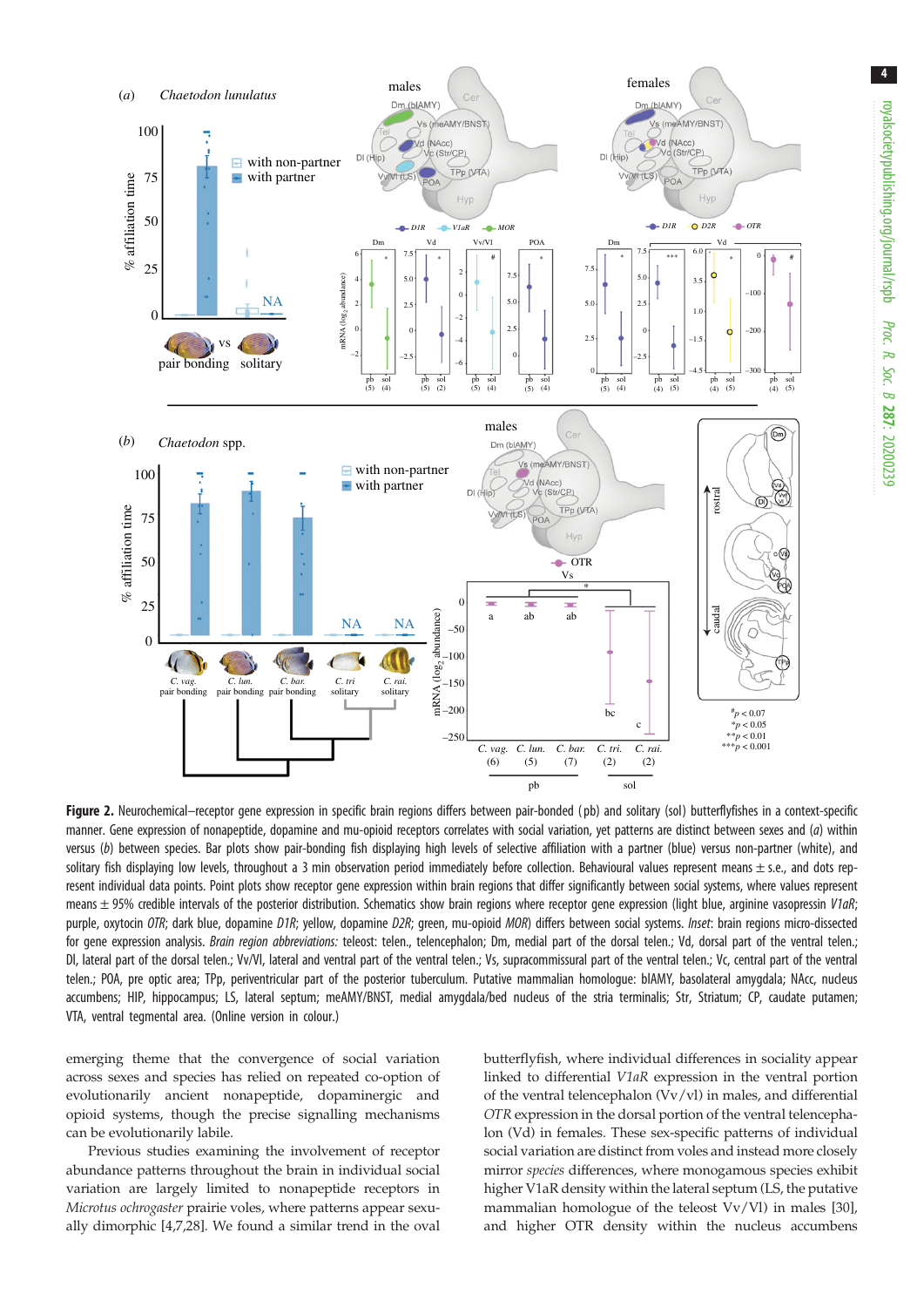(NAcc, the putative mammalian homologue of the teleost Vd) in females and males [[31](#page-5-0)]. We also examined the link between dopamine D1R and D2R, and MOR receptor expression and individual social variation, discovering that all three systems also appear involved in a sexually dimorphic manner. In females, forebrain D1R and D2R expression is involved; whereas in males, forebrain D1R and MOR expression is involved. Differential dopamine and MOR patterning within the brain is also linked to species variation in sociality in Microtus voles [[31](#page-5-0)–[33\]](#page-6-0). When compared with our current findings in more detail, two themes emerge: first, that NAcc-like D1R signalling is repeatedly involved; and second, the brain regions involved in MOR patterning are distinct. Taken together, these results suggest that lateral septum-like V1aR, nucleus accumbens-like OTR and D1R, and MOR signalling might have converged between rodents and fishes to mediate social variation, and this convergence is not specific to sex or level of social variation (i.e. inter-individual versus interspecies). Future studies should now examine whether these systems have also converged with rodents functionally, testing the hypothesis that social variation emerges from differential nonapeptide tuning of social recognition, mu-opioid tuning of positive hedonics and dopaminergic tuning the learned association between the two.

Can similar mechanistic modifications more generally explain repeated instances of social variation within and between species? In butterflyfishes, we found that neural patterning of social variation in oval butterflyfish did not translate across Chaetodon species, consistent with reports of prairie voles and their Microtus congeners (male Microtus NAcc OTR notwithstanding [[4](#page-5-0),[7,28,29](#page-5-0)]). Consistently, certain neuromodulatory patterns of social variation found in a few rodent species do not translate more broadly across their genus [\[9,](#page-5-0)[34,35](#page-6-0)]. Recent studies have compared multiple independent evolutionary social transitions across several species, in Lake Tanganyikan cichlids [[36\]](#page-6-0) and recently across vertebrates [\[37](#page-6-0)], and suggest that on a whole-brain level, repeated evolutionary transitions from promiscuous to monogamous living were accompanied by convergent changes in gene expression patterns. On a brain region-specific level, neuromodulation of social evolution across several species can be robust, as exemplified in estrildid finches [\[38](#page-6-0)] and butterflyfishes [[15\]](#page-5-0). Yet, it can also be labile, even across relatively short divergence times and few transitional events. For example, two independent transitions from promiscuity to monogamy were accompanied by non-concordant V1aR patterning throughout the brain in Peromyscus mice [\[35](#page-6-0)]. Similarly, a single transition from monogamy to promiscuity was accompanied by non-concordant MOR patterning in Microtus voles [\[9\]](#page-5-0). In our study, we found that the transition from pair bonding to solitary living in six species of Chaetodon butterflyfishes was associated with non-concordant MOR, D1R, D2R and V1aR receptor expression patterning. Importantly, however, these negative results should be considered tentative, since the small sample size among solitary males likely resulted in limited experimental power. The only neuromodulatory pattern we found to be linked to species divergence in sociality is OTR expression in the Vs (teleost homologue of the mammalian medial amygdala/bed nucleus of the stria terminalis, meAMY/BNST), which is higher in pair-bonding species than solitary counterparts, specifically in males. This result mirrors that of Microtus voles (although in Microtus voles, this exists for both sexes) [[31\]](#page-5-0). In male rodents, amygdala activity is necessary for pair-bond affiliation [[39\]](#page-6-0), and OT signalling within the meAMY is critical for social recognition [\[40](#page-6-0),[41](#page-6-0)]. Whether amygdalar OTR signalling functions to gate species differences in sociality via tuning social recognition is an interesting line of inquiry for both butterflyfishes and rodents alike. Taken together, these studies suggest that neuromodulatory patterning of social evolution can be labile, highlighting the importance of comparing several species that ideally represent multiple independent social transitions when seeking generalizable mechanistic principles.

The differences in gene expression associated with social variation between sexes and within versus among species found in this study might be attributed to several factors. One may be differences in pre-existing neural phenotypes (e.g. level and location of ligand synthesis, projection pathways, receptor patterning) available for recruitment during the development and or evolution of sociality. For example, sexual dimorphism in nonapeptide expression across brain nuclei has been reported in teleosts [\[42,43](#page-6-0)], and we found that the trend for female-specific Vd OTR modulation of individual social variation coincides with higher baseline expression of this receptor within this brain region relative to males (electronic supplementary material, table S3). An additional potential source of variation is incomplete parallelism in behavioural details of social variation. For example, in C. lunulatus, while female pair bonders display lower territory defence than solitary counterparts; this is not observed in males [[19\]](#page-5-0). Likewise, while some solitary individuals of C. lunulatus might represent 'divorcees' or 'widows' that were previously pair-bonded, this is highly unlikely for solitary species. Regardless of these inconsistencies, butterflyfishes represent an excellent research clade for understanding the evolution of neural mechanisms underlying sociality.

## 5. Conclusion

Social variation (i.e. pair-bonded versus solitary living) has repeatedly and independently evolved across vertebrates, the neural basis of which has been mostly resolved in mammals. We present one of the most comprehensive single studies on the neural basis of social variation outside of mammals, spanning several levels of mechanistic (i.e. from brain regions to receptor gene expression) and organismic (i.e. from individuals to species, in both sexes) organization in a phylogenetically distant lineage, teleost fishes. Our results suggest that nonapeptide, dopamine and mu-opioid receptor signalling within the forebrain mediates social variation among Chaetodon butterflyfishes, although the brain region-specific sites of action are context-specific. Taken together with previous studies in mammals, our results support the emerging idea that ancient nonapeptide, dopamine and mu-opioid systems have been repeatedly recruited to modulate social variation across both short and vast evolutionary distances in both sexes, albeit using different 'solutions' across different contexts [[14\]](#page-5-0). A comprehensive assessment of neuromodulatory patterning throughout the brain across many taxonomically diverse species is now needed to further resolve major mechanistic themes of animal social variation.

Ethics. Animal collections followed Great Barrier Reef Marine Park Authority permit approvals: G10/33239.1, G13/35909.1, G14/ 37213.1; and James Cook University General Fisheries permit 170251. Animal handling and sacrifice procedures were approved by James Cook University Animal Ethics committee (approval: A1874).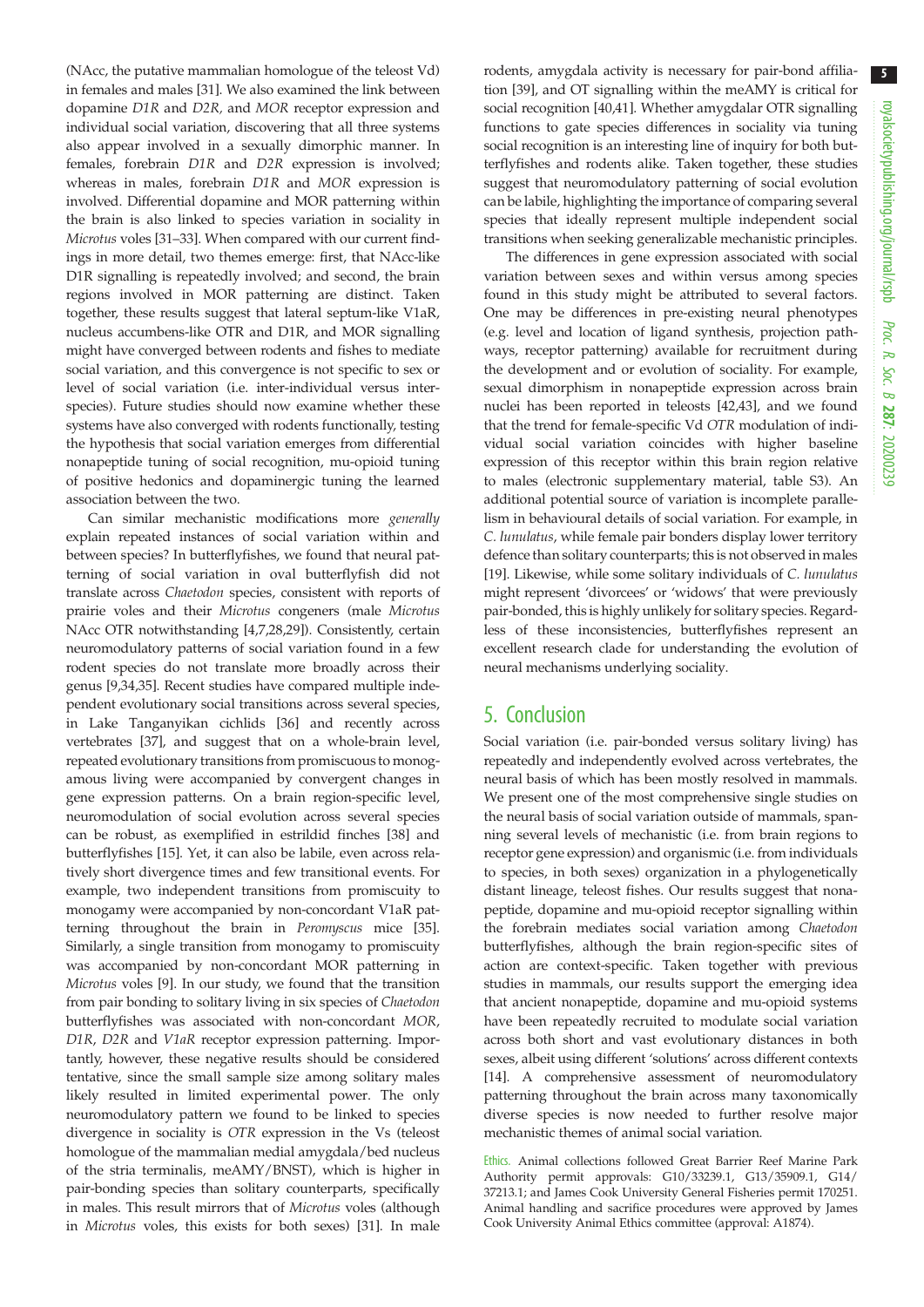6

<span id="page-5-0"></span>Data accessibility. All data available from the Dryad Digital Repository: <https://doi.org/10.5061/dryad.zcrjdfn7h> [[44\]](#page-6-0).

Authors' contributions. J.P.N. conceived of the study: J.P.N., L.A.O., M.S.P. and S.P.W.W. designed and coordinated the study; J.P.N. and D.J.C. collected samples; J.P.N. and L.A.O. performed molecular work, J.P.N. analysed data; J.P.N. wrote the manuscript with input and editing from all authors. All authors gave final approval for publication and agree to be held accountable for the work performed therein.

Competing interests. We declare we have no competing interests.

Funding. This work was supported by the ARC Centre of Excellence for Coral Reef Studies (grant no. CEO561435) through funds awarded to

## **References**

- 1. Goodson JL. 2013 Deconstructing sociality, social evolution and relevant nonapeptide functions. Psychoneuroendocrinology 38, 465–478. ([doi:10.](http://dx.doi.org/10.1016/j.psyneuen.2012.12.005) [1016/j.psyneuen.2012.12.005\)](http://dx.doi.org/10.1016/j.psyneuen.2012.12.005)
- 2. McGraw L, Székely T, Young LJ. 2010 Pair bonds and parental behaviour. In Social behaviour: genes, ecology and evolution (eds T Székely, AJ Moore, J Komdeur), pp. 271–301. Cambridge, UK: Cambridge University Press.
- 3. Nowicki JP, O'Connell LA, Cowman PF, Walker SPW, Coker DJ, Pratchett MS. 2018 Variation in social systems within Chaetodon butterflyfishes, with special reference to pair bonding. PLoS ONE 13, e0194465. ([doi:10.1371/journal.pone.0194465](http://dx.doi.org/10.1371/journal.pone.0194465))
- 4. Zheng D-J, Larsson B, Phelps SM, Ophir AG. 2013 Female alternative mating tactics, reproductive success and nonapeptide receptor expression in the social decision-making network. Behav. Brain Res. 246, 139–147. ([doi:10.1016/j.bbr.2013.02.024](http://dx.doi.org/10.1016/j.bbr.2013.02.024))
- 5. Firth JA, Cole EF, Ioannou CC, Quinn JL, Aplin LM, Culina A, McMahon K, Sheldon BC. 2018 Personality shapes pair bonding in a wild bird social system. Nat. Ecol. Evol. 2, 1696–1699. ([doi:10.1038/s41559-](http://dx.doi.org/10.1038/s41559-018-0670-8) [018-0670-8\)](http://dx.doi.org/10.1038/s41559-018-0670-8)
- 6. Walum H et al. 2008 Genetic variation in the vasopressin receptor 1a gene (AVPR1A) associates with pair-bonding behavior in humans. Proc. Natl Acad. Sci. USA 105, 14 153–14 156. ([doi:10.1073/](http://dx.doi.org/10.1073/pnas.0803081105) [pnas.0803081105](http://dx.doi.org/10.1073/pnas.0803081105))
- 7. Ophir AG, Gessel A, Zheng D-J, Phelps SM. 2012 Oxytocin receptor density is associated with male mating tactics and social monogamy. Horm. Behav. 61, 445–453. ([doi:10.1016/j.yhbeh.2012.01.007](http://dx.doi.org/10.1016/j.yhbeh.2012.01.007))
- 8. Freeman SM, Young L. 2013 Oxytocin, vasopressin, and the evolution of mating systems in mammals. In Oxytocin, vasopressin and related peptides in the regulation of behavior (eds E Choleris, DW Pfaff, M Kavaliers), pp. 128–144. Cambridge, UK: Cambridge University Press.
- 9. Shapiro LE, Insel TR. 1992 Oxytocin receptor distribution reflects social organization in monogamous and polygamous voles. Ann. NY Acad. Sci. 652, 448–451. ([doi:10.1111/j.1749-6632.1992.](http://dx.doi.org/10.1111/j.1749-6632.1992.tb34380.x) [tb34380.x](http://dx.doi.org/10.1111/j.1749-6632.1992.tb34380.x))
- 10. O'Connell LA, Hofmann HA. 2012 Evolution of a vertebrate social decision-making network. Science 336, 1154–1157. [\(doi:10.1126/science.1218889\)](http://dx.doi.org/10.1126/science.1218889)
- 11. O'Connell LA, Hofmann HA. 2011 The vertebrate mesolimbic reward system and social behavior network: a comparative synthesis. J. Comp. Neurol. 519, 3599–3639. [\(doi:10.1002/cne.22735\)](http://dx.doi.org/10.1002/cne.22735)
- 12. Carter CS, Cushing BS. 2004 Proximate mechanisms regulating sociality and social monogamy, in the context of evolution. In The origins and nature of sociality (eds RW Sussman, AR Chapman), pp. 99–121. Hillsdale, NJ: Transaction Publishers.
- 13. Ondrasek NR. 2016 Emerging frontiers in social neuroendocrinology and the study of nonapeptides. Ethology 122, 443–455. ([doi:10.1111/eth.12493\)](http://dx.doi.org/10.1111/eth.12493)
- 14. Fischer EK, Nowicki J, O'Connell LA. 2019 Evolution of affiliation: patterns of convergence from genomes to behavior. Phil. Trans. R. Soc. B 374, 20180242. [\(doi:10.1098/rstb.2018.0242](http://dx.doi.org/10.1098/rstb.2018.0242))
- 15. Dewan AK, Ramey ML, Tricas TC. 2011 Arginine vasotocin neuronal phenotypes, telencephalic fiber varicosities, and social behavior in butterflyfishes (Chaetodontidae): potential similarities to birds and mammals. Horm. Behav. 59, 56–66. [\(doi:10.1016/j.](http://dx.doi.org/10.1016/j.yhbeh.2010.10.002) [yhbeh.2010.10.002](http://dx.doi.org/10.1016/j.yhbeh.2010.10.002))
- 16. Dewan AK, Tricas TC. 2011 Arginine vasotocin neuronal phenotypes and their relationship to aggressive behavior in the territorial monogamous multiband butterflyfish, Chaetodon multicinctus. Brain Res. 1401, 74–84. [\(doi:10.1016/j.brainres.](http://dx.doi.org/10.1016/j.brainres.2011.05.029) [2011.05.029\)](http://dx.doi.org/10.1016/j.brainres.2011.05.029)
- 17. Cowman PF, Bellwood DR. 2011 Coral reefs as drivers of cladogenesis: expanding coral reefs, cryptic extinction events, and the development of biodiversity hotspots. J. Evol. Biol. 24, 2543–2562. [\(doi:10.1111/j.1420-9101.2011.02391.x\)](http://dx.doi.org/10.1111/j.1420-9101.2011.02391.x)
- 18. Bellwood DR, Pratchett MS. 2013 The origins and diversification of coral reef butterflyfishes. In Biology of butterflyfishes (eds MS Pratchett, ML Berumen, BG Kapoor), pp. 1–18. Boca Raton, FL: CRC Press.
- 19. Nowicki JP, Walker SPW, Coker DJ, Hoey AS, Nicolet KJ, Pratchett MS. 2018 Pair bond endurance promotes cooperative food defense and inhibits conflict in coral reef butterflyfish. Sci. Rep. 8, 6295. [\(doi:10.1038/s41598-018-24412-0\)](http://dx.doi.org/10.1038/s41598-018-24412-0)
- 20. Fricke HW. 1986 Pair swimming and mutual partner guarding in monogamous butterflyfish ( pisces, chaetodontidae): a joint advertisement for territory. Ethology 73, 307–333. ([doi:10.1111/j.1439-0310.](http://dx.doi.org/10.1111/j.1439-0310.1986.tb00812.x) [1986.tb00812.x](http://dx.doi.org/10.1111/j.1439-0310.1986.tb00812.x))

M.S.P. and S.P.W.W., an NSF EDEN Research Travel Award to J.P.N. (grant no. 0955517) and a Harvard Bauer Fellowship and L'Oréal for Women in Science Award won by L.A.O. L.A.O. is a New York Stem Cell Foundation—Robertson Investigator.

Acknowledgements. We thank Manuela Giammusso for field assistance; Makhail Matz, Eva Fischer and Rayna Harris for statistical guidance; Adam Dewan for generously sharing pre-published drafts of a Chaetodon brain atlas; and the O'Connell lab for comments on earlier versions of the manuscript. We acknowledge the fishes that were used to conduct the present study. We thank two anonymous reviewers for feedback that improved the manuscript during the review process.

- 21. Pratchett MS, Pradjakusuma OA, Jones GP. 2006 Is there a reproductive basis to solitary living versus pair-formation in coral reef fishes? Coral Reefs 25, 85–92. ([doi:10.1007/s00338-005-0081-6\)](http://dx.doi.org/10.1007/s00338-005-0081-6)
- 22. Reese ES. 1991 How behavior influences community structure of butterflyfishes (family Chaetodontidae) on Pacific coral reefs. Ecol. Int. Bull. 19, 29–41.
- 23. Pratchett MS, Berumen ML, Kapoor BG. 2013 Biology of butterflyfishes. Boca Raton, FL: CRC Press.
- 24. Roberts CM, Ormond FG. 1992 Butterflyfish social behaviour, with special reference to the incidence of territoriality: a review. Environ. Biol. Fishes 34, 79–93. ([doi:10.1007/BF00004786\)](http://dx.doi.org/10.1007/BF00004786)
- 25. Bauchot R, Ridet JM, Bauchot ML. 1989 The brain organization of butterflyfishes. Environ. Biol. Fishes 25, 204–219. ([doi:10.1007/BF00002213\)](http://dx.doi.org/10.1007/BF00002213)
- 26. Dewan AK, Tricas TC. 2014 Cytoarchitecture of the telencephalon in the coral reef multiband butterflyfish (Chaetodon multicinctus: Perciformes). Brain Behav. Evol. 84, 31–50. [\(doi:10.1159/](http://dx.doi.org/10.1159/000363124) [000363124](http://dx.doi.org/10.1159/000363124))
- 27. Matz MV, Wright RM, Scott JG. 2013 No control genes required: Bayesian analysis of qRT-PCR data. PLoS ONE 8, e71448. ([doi:10.1371/journal.pone.](http://dx.doi.org/10.1371/journal.pone.0071448) [0071448](http://dx.doi.org/10.1371/journal.pone.0071448))
- 28. Ophir AG, Wolff JO, Phelps SM. 2008 Variation in neural V1aR predicts sexual fidelity and space use among male prairie voles in semi-natural settings. Proc. Natl Acad. Sci. USA 105, 1249–1254. [\(doi:10.](http://dx.doi.org/10.1073/pnas.0709116105) [1073/pnas.0709116105\)](http://dx.doi.org/10.1073/pnas.0709116105)
- 29. King LB, Walum H, Inoue K, Eyrich NW, Young LJ. 2016 Variation in the oxytocin receptor gene predicts brain region-specific expression and social attachment. Biol. Psychiatry 80, 160–169. [\(doi:10.](http://dx.doi.org/10.1016/j.biopsych.2015.12.008) [1016/j.biopsych.2015.12.008](http://dx.doi.org/10.1016/j.biopsych.2015.12.008))
- 30. Insel TR, Wang ZX, Ferris CF. 1994 Patterns of brain vasopressin receptor distribution associated with social-organization in microtine rodents. *J. Neurosci*. 14, 5381–5392. [\(doi:10.1523/JNEUROSCI.14-09-](http://dx.doi.org/10.1523/JNEUROSCI.14-09-05381.1994) [05381.1994\)](http://dx.doi.org/10.1523/JNEUROSCI.14-09-05381.1994)
- 31. Insel TR, Shapiro LE. 1992 Oxytocin receptor distribution reflects social organization in monogamous and polygamous voles. Proc. Natl Acad. Sci. USA 89, 5981–5985. ([doi:10.1073/pnas.](http://dx.doi.org/10.1073/pnas.89.13.5981) [89.13.5981](http://dx.doi.org/10.1073/pnas.89.13.5981))
- 32. Aragona BJ, Liu Y, Yu YJ, Curtis JT, Detwiler JM, Insel TR, Wang ZX. 2006 Nucleus accumbens